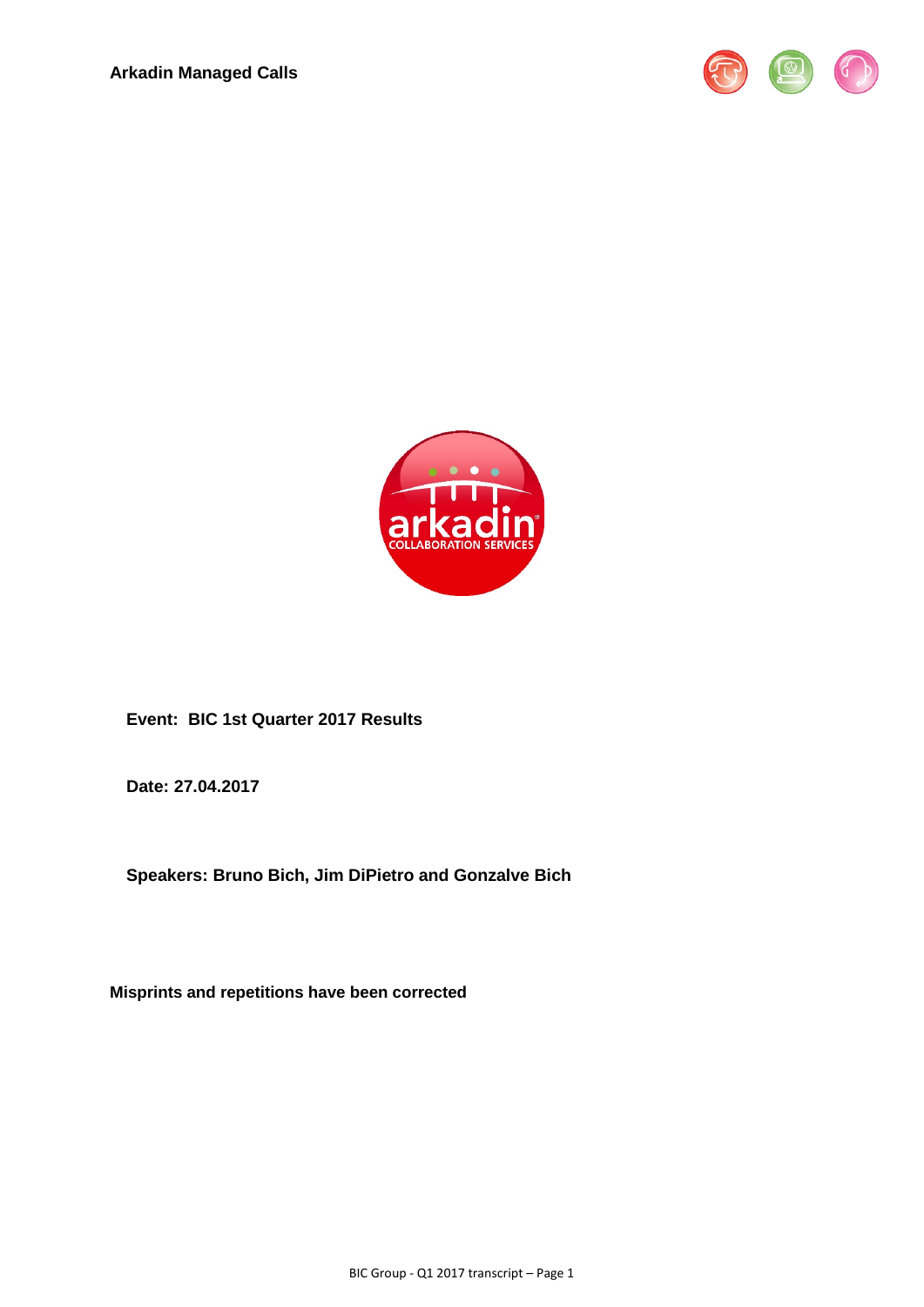### **Operator:**

Ladies and Gentlemen, good afternoon and welcome to the Bic First quarter 2017 Results conference call. I now hand over to Mrs Sophie Palliez. Madam, please go ahead.

#### **Sophie Palliez:**

Thank you and good afternoon good - afternoon everyone. Welcome to this call. It will be hosted by Bruno Bich chairman and chief executive officer, Jim Dipietro chief financial officer and Gonzalve Bich chief operating officer

We still start by a short presentation including the main highlights by category and then we will go through the usual Q&A session. Let me give the floor to Bruno Bich.

### **Bruno Bich:**

Thank you, Sophie. Let me start with the Key figures. As you read, sales reached 469.2M €, a 4.1% decrease on a constant currency basis. Europe increased 2.4% with a good performance across all categories. North America decline is due to both stationery and shaver performance developing market decrease by 3.4% mainly due to stationery. The normalised IFO which excludes non-recurring items reached 81.3M €. Stable compared to last year and normalised IFO margin was 17.3% compared to 19.2% last year excluding the special bonus. Regarding the earning per share, it was 1.06 € down 1.9%. Our net cash position at the end of March was 206.2M € compared to 222.2M € at the end of December 2016. Jim will explain later in more details the evolution of our net cash position. Let me know give the floor to Gonzalve who will comment in more details our performance by categories.

# **Gonzalve Bich:**

Thank you, Bruno. Good afternoon.

Overall organic net sales for stationery including consumer and BIC graphic numbers were down 5.1%. As a reminder, we ended 2016 with high single digit growth in Europe. Over the first 3 months of 2017 business remained on track with slow single digit growth in net sales. We saw positive results from our champion brand strategy, notably in ball pen and the correction segment. France continued to show good results. Also, Eastern European countries like Russia and Turkey continued their growth.

In North America, the basis for comparison was high in a first strong quarter 2016. Q1 2017 net sales registered a double digit decrease in a soft challenging US stationery market. Especially in the mass market channel, partly due to decrease promotional support. We expect the trend to improve for the balance of the year notably behind an enhance push on new product launches such as BIC Gel-ocity quick dry gel pen and the Velocity Max Mechanical pencil.

In Latin America, we recorded a high single digit decline after a strong Q4 2016. However, in Brazil the "Back-to-school" sell out was strong with further market share gains notably in the colouring segment.

In the Middle-East and Africa region, sales decrease was mainly due to timing impact. South Africa's "Backto-school" season was very good thanks to strong in store visibility and our campaign named "Buy a pen. Donate a pen". We continued to gain market shares and reinforce our leadership.

In India, Cello net sales increased mid-single digits in the domestic market. Champion brands and new product launches notably Butterflow and Marky are our priorities to maintain our strong leadership position in this pen segment.

Q1 2017 normalised IFO margin for stationery was 3.6% compared to 5.2% in Q1 2016 and 7.3% excluding the impact of the special employee bonus. This drop is due to higher R&D and grand support investments.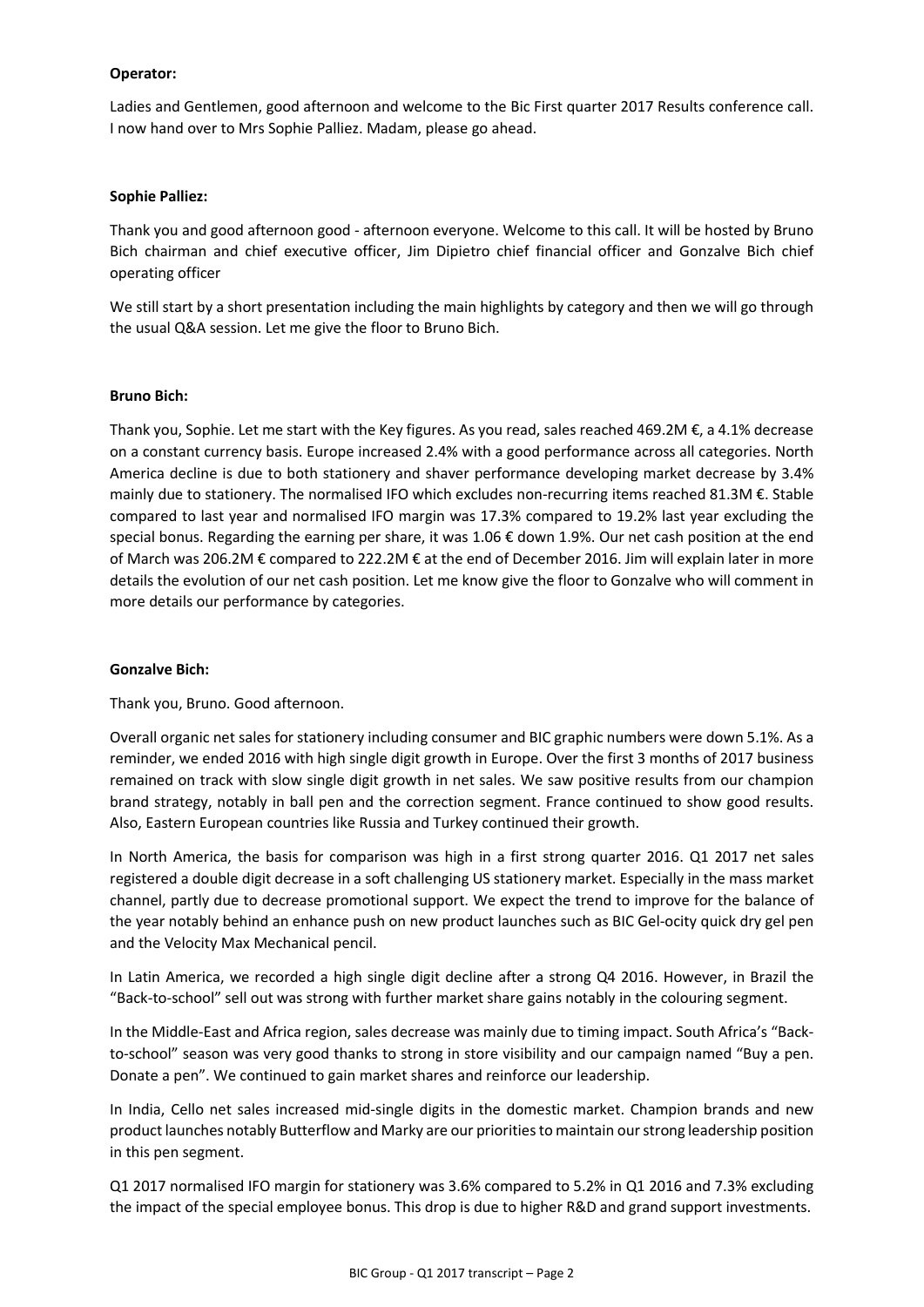On slide 7 you can see net sales of lighters decreased 0.5%.

Europe delivered mid-single digit growth in net sales. Eastern Europe continued to show good performance thanks to distribution gains.

In North America, Q4 2016 ended with a strong growth. 2017 started at a slower pace with a low-singledigit decline. However, thanks to our sleeve strategy, we continued to gain market share in the U.S.

In Latin America, we delivered low single digit growth with a strong performance in Mexico. We also gained distribution in Brazil.

In the Middle-East and Africa region, net sales benefited from double digit growth mainly driven by distribution gains especially in the Gulf countries.

Q1 2017 normalised IFO margin for lighters was 37.4% compared to 38.0% in Q1 2016 and 39.5% excluding the impact of the special employee bonus. This decrease is due to lower gross profit and higher operating expenses.

On the next slide, number 8, we see in the US market during the first quarter the industry continued to face disruptive challenges and the shaver market remained highly competitive. The total market declined by 9% and the one-piece segment was down 7.4%. This trend reflects a phasing impact on promotional activities, pricing adjustments across the category and increased private label pressure. As a reminder, in H1 2016 the one-piece section market decreased by 4.5%, then it decreased faster in H2 2016 due to decrease in promotional activities and price action by a major actor starting in the middle of the second quarter 2016. Thus, the comparison basis could be more favourable in H2 2017.

Turning now to slide 9, Q1 2017 net sales for shavers decreased by 7.7 %.

In Europe net sales growth was in the low single digits. We continued to perform well in Eastern Europe. In Russia for example. Our premium 3- and 4- blade products led the growth. Both BIC 3 and BIC Miss Soleil shavers, as well as, the hybrid range continued to be successful. At the end of March, we launched the BIC Shave Club in France with encouraging initial results.

In North America, we registered a double digit decline in net sales. Our market share in one piece was 27.6%. A 1.5-point drop compared to a record share on 29% last year. Our great value for money strategy and our added product value launch underpinned the strength of our business model. We gained shares in the 5-blades disposable segment notably thanks to the launch of BIC hybrid-5 strengthening our number 1 position with approximately 33% value share compared to 27% a year ago.

In Latin America, net sales grew high single digits. Brazil led this growth supported by the launch of the BIC Flex-3 shaver and the extension in the BIC Soleil range.

In the Middle East and Africa region, we registered a double digit decrease mainly due to timing impact with orders shifted from Q1 to Q2 2017.

Q1 2017 normalised IFO margin for shavers was 12.6% compared to 10.7% in Q1 2016 and 12.9% excluding the impact of special employee bonus. The margin change is mainly impacted by the decline in the North America net sales, higher operating expenses including the continued investments in R&D which was partially offset by lower brand support compared to Q1 2016.

Now I turn over the call to Jim to present the Q1 2017 consolidated results.

#### **Jim Dipietro:**

Thank you Gonzalve.

As we review key elements of the summarised results we see Q1 2017 net sales were flat as reported and decreased 4.1% on a constant currency basis. Gross profit increased 3.8% while normalised IFO decreased 0.1%.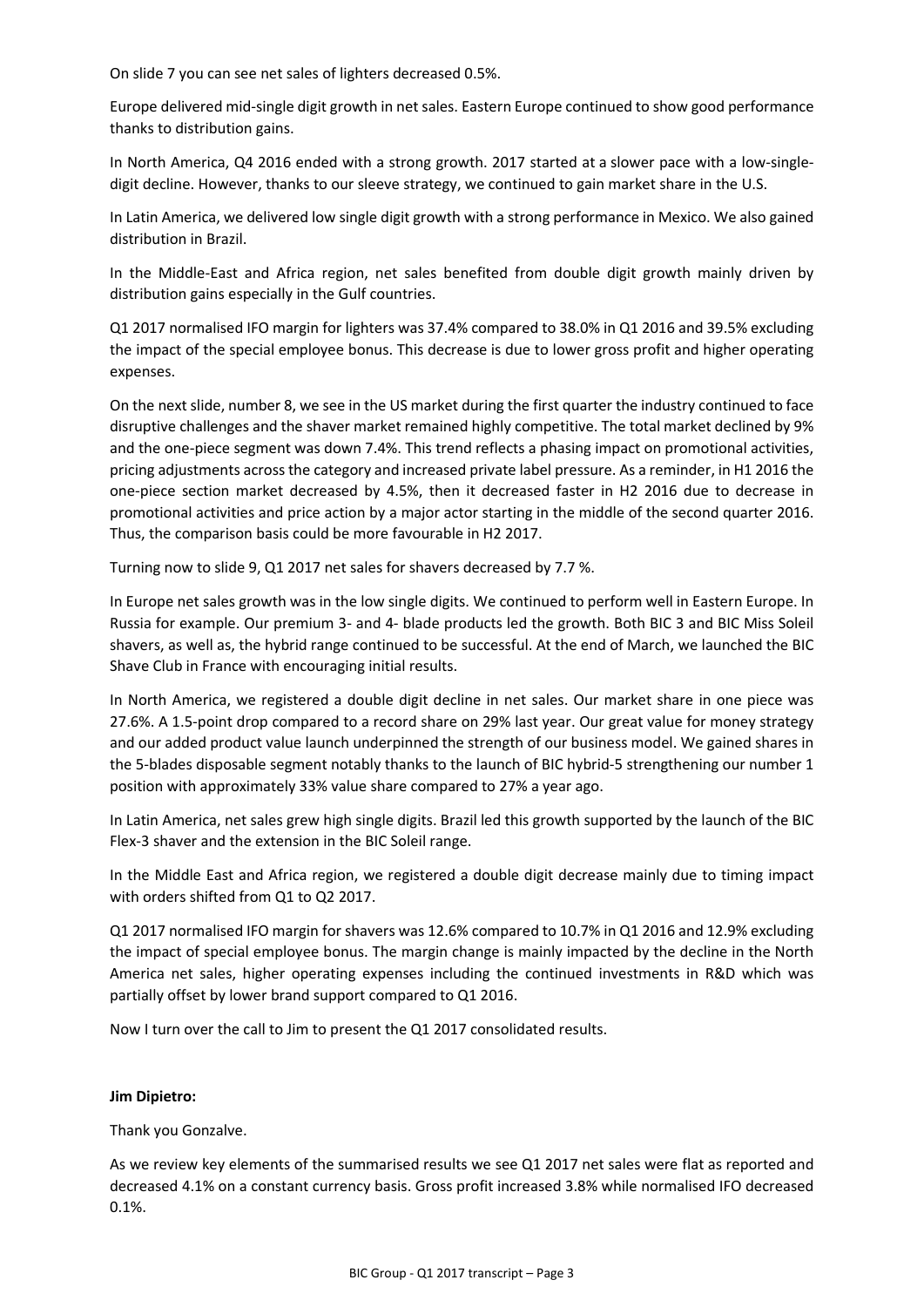Slide 12 shows the evolution of net sales between first quarter 2016 and first quarter 2017. On an analysis reported basis net sales were flat versus last year. On a constant currency basis, our sales declined 4.1%. Foreign currency translation impact was favourable 4.1% mainly driven by the currency impact of Brazil and the US dollar. I will now review the change in first quarter 2017 normalised IFO margin compared to last year's first quarter. We had a favourable impact of 0.8% in cost of production. As planned total brand support investments which includes consumer and business development support accounted for above net sales. And advertising as well as trade support increased by 0.8%. OPEX and other expenses grew by 1.9% which includes planned increases in R&D.

Slide 14 explains the elements of IFO to net income. We see net finance revenue was 0.7M€ compared to a negative 2M€ last year. As first quarter 2016 had an unfavourable fair value adjustment to financial assets denominated in US dollar compared to December 2015. Income before Tax decreased to 75M€ while the effective tax rate remained consistent at 30%. Net income from discontinued operations was a negative 2.8M€ in the first quarter of 2017. Compared to 4.5M € last year. Net income Group share declined 2.7% to 49.7M€. And finally, EPS Group share decreased 1.06€ compared to 1.08€ last year.

The net cash position slide summarises the evolution of our net cash position between December 2016 and March 2017. Net cash from operating activities was 25.9M€ with 81.1M€ in operating cash flow. The increase in working capital of 55.2M€ was mainly driven by the increase in inventories compared to December 2016. We invested 31.5M€ in CAPEX in the first quarter. And the share by back was 9.2M€ in the first three months of this year.

This ends the review of our first quarter 2017 consolidated results. I now give back the presentation to Bruno.

# **Bruno Bich:**

Thank you, Jim. So, let me summarize this presentation. The net sales were weakened by stationery and shavers in the US. The stationery market was soft and the shaver market as you well know continues to be disruptive. The positive side… it's early in the "Back-to-school" season but it looks in Brazil, we had a good back-to-school with solid market share.

In Eastern Europe, we are continuing to perform well in lighters with additional distribution gains. And in shavers we are achieving solid performances in Latin America and Eastern Europe.

The decline of the IFO margin is due to additional investments in R&D and brand support as we had announced aimed at backing up our mid- and long term growth plan. We did maintain a solid cash generation in the quarter.

For the year, we are maintaining the objective we gave you in February. These objectives are based on a reliable plan build by our experience and qualified management team around the world.

In stationery, we see back to school… good back to school pre-orders, it's early but we see good back to school pre-orders both in Europe and the US where are new quick dry pen and BIC Gel-ocity as well as our Velocity Max Mechanical pencil have been listed at major retailers starting in March… being in stores in March and April.

We are confident in lighters. We keep gaining market shares in the US and we continue to increase distribution in Latin America and Eastern Europe.

In shaver, we continue to perform well in Latin America and Eastern Europe but the market remains no doubt challenging in the US with the disruption you will know.

In total, organic net sales should grow mid-single digit which as you know over the years means between +4 and +6 %. In light of the volatility of the shaver market, we could be at the low end of that range.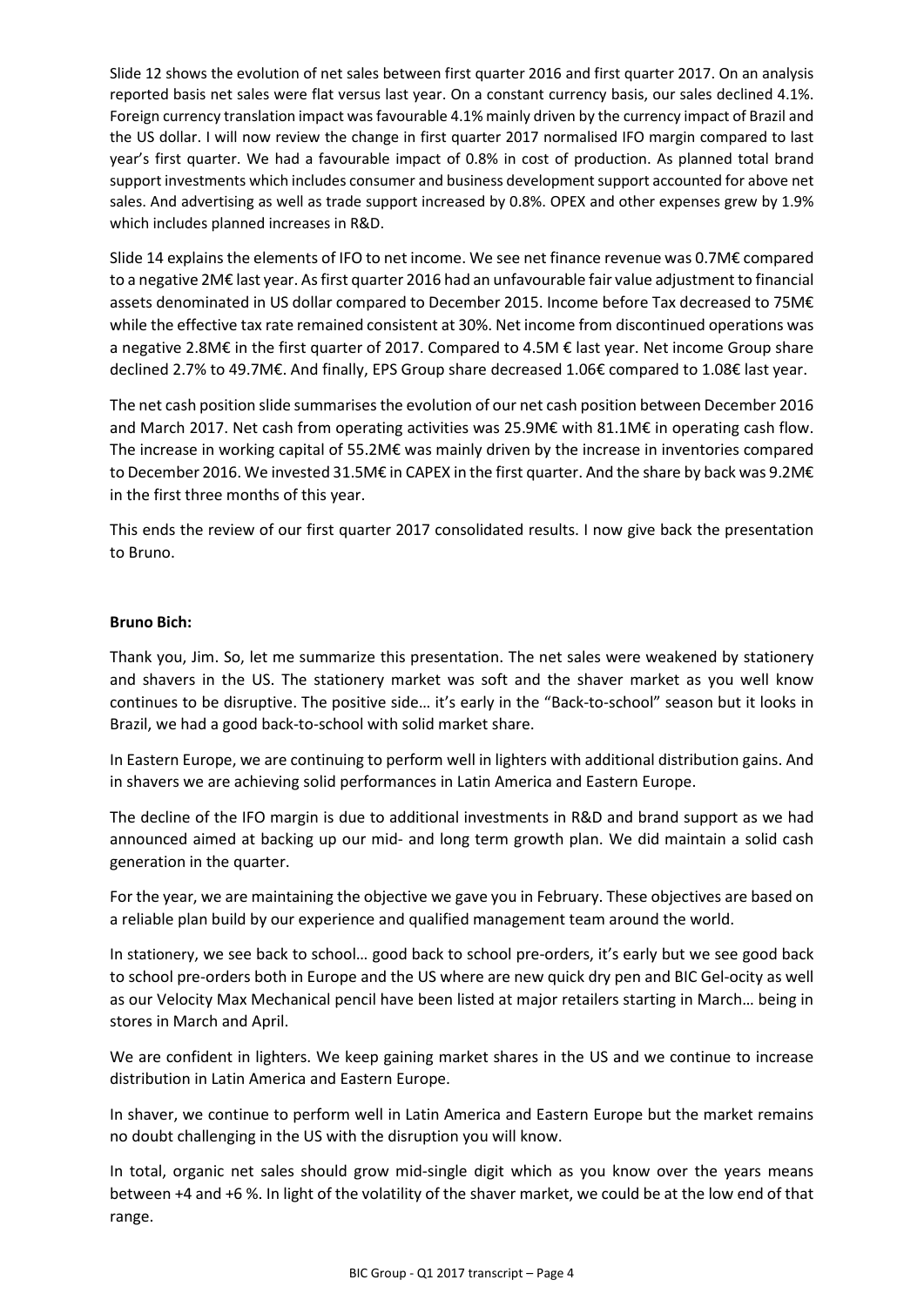As planned, in order to enhance our long-term performance, I just mentioned, we will continue to invest in R&D, CAPEX and brand support per the original plan and the total investment on normalised income from operations margin will be approximately 100 basis points compared to 2016 excluding major currency fluctuation.

We will now answer your questions.

# **Operator:**

Thank you very much sir. Ladies and gentlemen, the Q&A session starts now. If you wish to ask a question, please press 01 on you telephone keypad.

The first question today comes from Hermine de Bentzman of Raymond James. Please go ahead.

# **Hermine de Bentzman:**

Hi, good afternoon. Thank you for taking my questions. My first question is unsurprisingly on the US market particularly for shavers and stationery. I would love to have a bit more details on what happened in the market. To what has changed since last year. Have you found the environment much more competitive than before? Maybe talk about the price decrease at the main competitor and the impact it has on the shaver activity. How do you see the US market evolving and what is your action to improve your performance in the US?

My second question is on the phasing impact, you are mentioning in the Middle-East and Africa with stationery and shavers. I remember in the confcall that we should have a better Q2 in shaver on this element, I guess it's also the case in stationery. Can you provide the gross in Q1 excluding the saving impact?

And lastly, in lighters, how do you explain the slow down? We are not used to seeing this level of growth in your lighter business. You mentioned a good Q4, do you think you have \_\_ Do you think your sell out numbers today make you confident that lighters can improve in the rest of the year? Thank you very much.

# **Gonzalve Bich:**

Thank you for your questions. Let me try to answer them in turn starting with stationery in the US. The US stationery market was down 2.5% in value at the end of February of 2017. All product segment declined expect the gel segment, porous and dry white. On average, all segments including gel decreased -6%. As you know our strength is in ball pen, correction and highlighters. Three segments in which we did very well and continued to gain market share.

All channels of distribution were affected excluding e-commerce. Mass market underperformed in part due to reduced promotions compared to the same period last year. But as I said our strength in ball pen, correction and highlighters will continue to work on those in the balance of the year and running into Back-to-school. Back-to-school as usual is very important. Focusing on visibility in stores, reaching consumers with our communication programs is what is important for us to carry the balance of the year.

Turning now to the shaver market in the US. As I said earlier the three major impacts are pricing, reduce promotional impact and the impact of private label.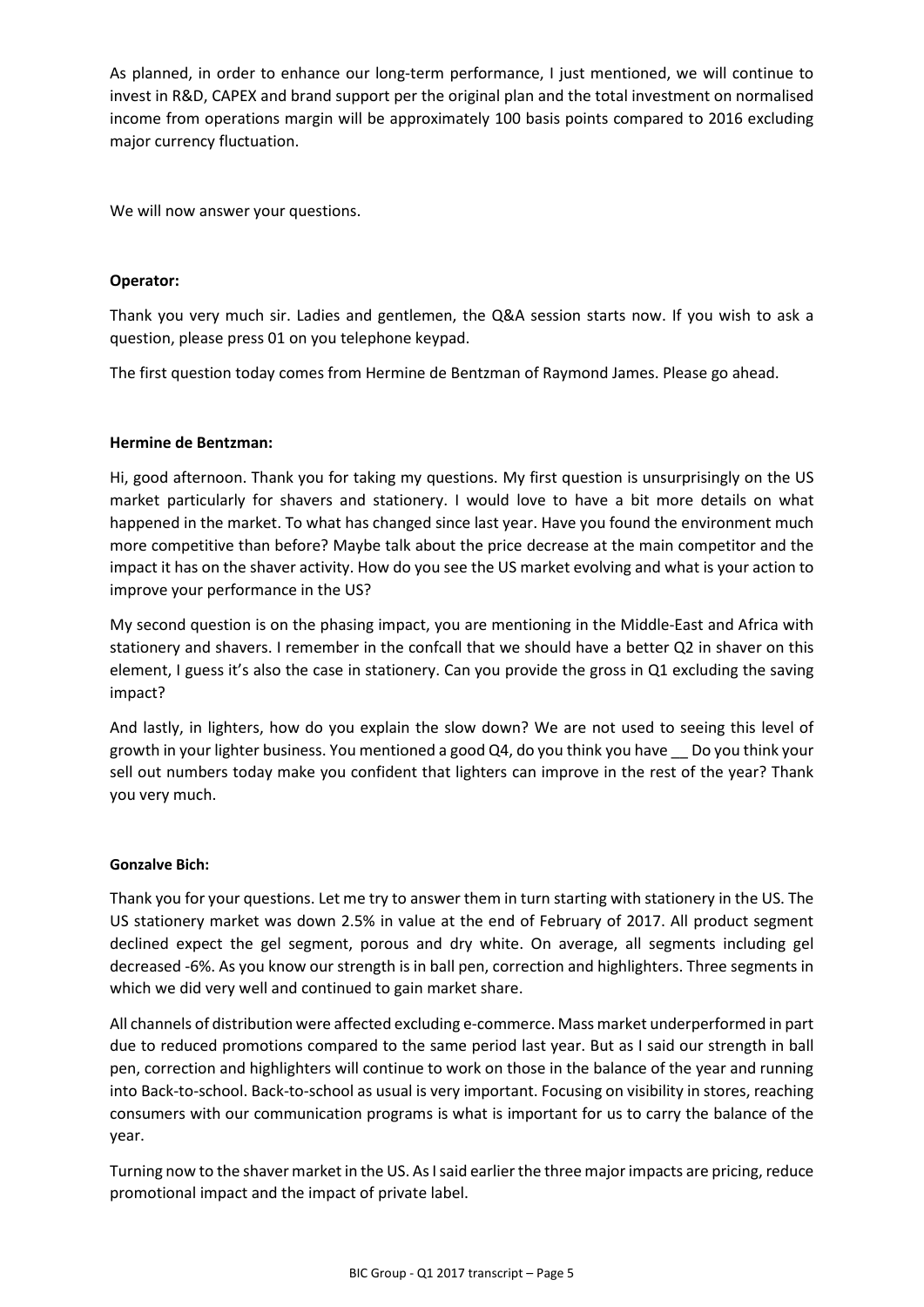And those across both, the system and one piece businesses.

We launched Bic Hybrid-5 at the beginning of this year. And as we said before, the back product is doing well and gaining market share today allowing us to drive growth in the business. In the balance of the year we are going to continue focus on excellence of distribution, in stores in the US, increase promotional support for our products and driving the disposable business in that market.

MEA when I refer to phasing, have two different roots in the MEA business. One is through our own subsidiaries and in some markets, we work through partners. And it's on those partners that some of the orders we ship to them were moved from Q1 to Q2.

For the lighter question, yes, we had a strong Q4. But as I explained in my comments earlier, it's a timing impact between shipping to the customer and sell out. And what is important for is we grew ourselves faster than the market and gained share in the US market. So, we believe our position in lighter in the US continues to be strong.

# **Operator:**

Thank you very much. The next question comes from Nicolas Langlet from UBS. Please sir go ahead.

# **Nicolas Langlet:**

Hello, good afternoon everyone. I have got three questions please.

The first one is on the gross profit development in Q1. Well… the cost of production reduction. The 80 basis point improvement. I was wondering that if there was any positive FX impact within that? Because I think last year you had a very negative impact from Latam currencies. So, did you have this year a positive impact? The second question on the shaver segment in the US. One of your key competitors announced 2 months ago price its plan to cut prices on April  $1<sup>st</sup>$  this year. Did it happen? Did they cut prices on both system and disposable? And if yes, what was your reaction? And the third question is on the price increase on lighters. I think at the full year presentation, you mentioned you were planning to pass price increase but only for part of the distribution. Is it still the plan?

# **Jim DiPietro:**

So, Nicolas, this is Jim. I'm going to address the gross profit question. And as you mentioned in the increase or the benefit we had 80 basis points. FX was a contributor to that and rightly said, last year Latin American currencies were unfavourable. This year, we are seeing a bit of a benefit year on year. So, driving the 80-basis point was one affix, two is still benefitting from favourable raw material versus a year ago. Those two are mainly off set by unfavourable mix. Primarily as we have talked about some of the softness in North America obviously having an impact on gross profit. So we have favourability on FX, continue favourability on raw material being offset a bit with unfavourable mix based on sales base in the US.

# **Gonzalve Bich:**

As to the question about pricing in the US on shaver. Yes the price decreases announced by our large competitor earlier this year have now have now been realised in stores in the US and those prising reductions this year are focus on system. Last year they were on disposable in Q2. And across the range end of the year. Today those are in place and if you have seen over the weekend, that same competitor put out communication about the reduction about refills underlining our comment about the volatility of the US shaver market.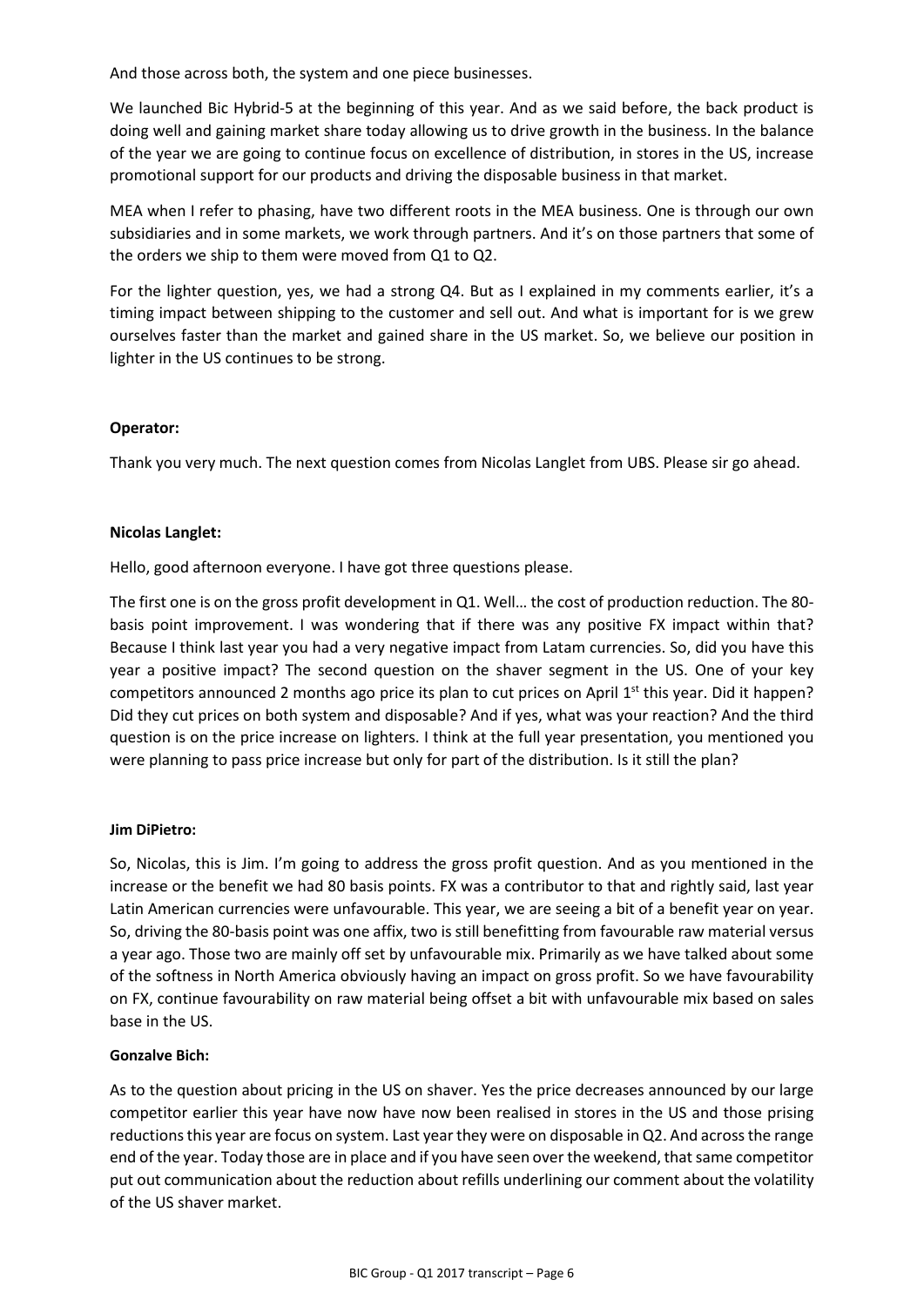As regarding to pricing in lighter. Yes we did take the price increase we talked about and of the year and we continue to do so tacitly where and when it is good for the business.

### **Operator:**

The next question comes from Mourad Lahmidi from MainFirst. Please sir go ahead.

#### **Mourad Lahmidi:**

Yes Good evening I have one question on lighters. I was wondering whether the slowdown in lighters in Q1 in the US was due to your price hikes at the end of last year. So some pick up in pre-ordering or it has nothing to do with that?

### **Gonzalve Bich:**

No, I don't think so. Our price hikes were selected in selective as we announced earlier this year in selected channels of distribution. So no.

### **Operator:**

We have another question from Christophe Chaput of ODDO. Please sir go ahead.

### **Christophe Chaput:**

Yes, good afternoon. Christophe Chaput of ODDO. I just wanted to come back to page 8. On slide 8. Regarding the shaver market in the US. So as total the market declined by 5%. Could you give us the price effect on that minus 5% and could you break it down please between the refillable and one piece? And just to be clear, you say that the impact of the big competitor in term of price was mainly for 2016 on one piece and then  $1<sup>st</sup>$  of April they are going to decrease the price on refillable that is?

#### **Gonzalve Bich:**

Let me start with the last part of your question and then I'll come back.

Yes you are correct that price decrease is on the refillable or system side of the business. When we talk about price effect value was down 9.2% and volume over the same period was down 4.9 or 5%

The next question comes from Steve Levy from Natixis, please go ahead.

#### **Steve Levy:**

Good afternoon everyone. Just a couple of questions from me. Can you explain what is a competitive environment excluding North America? And where do you see growth on with a high single digit for the rest of the year in terms of area? And can you give us more details on the Bic Shaver Club? You said it was encouraging start, can you give us a bit more colour on that?